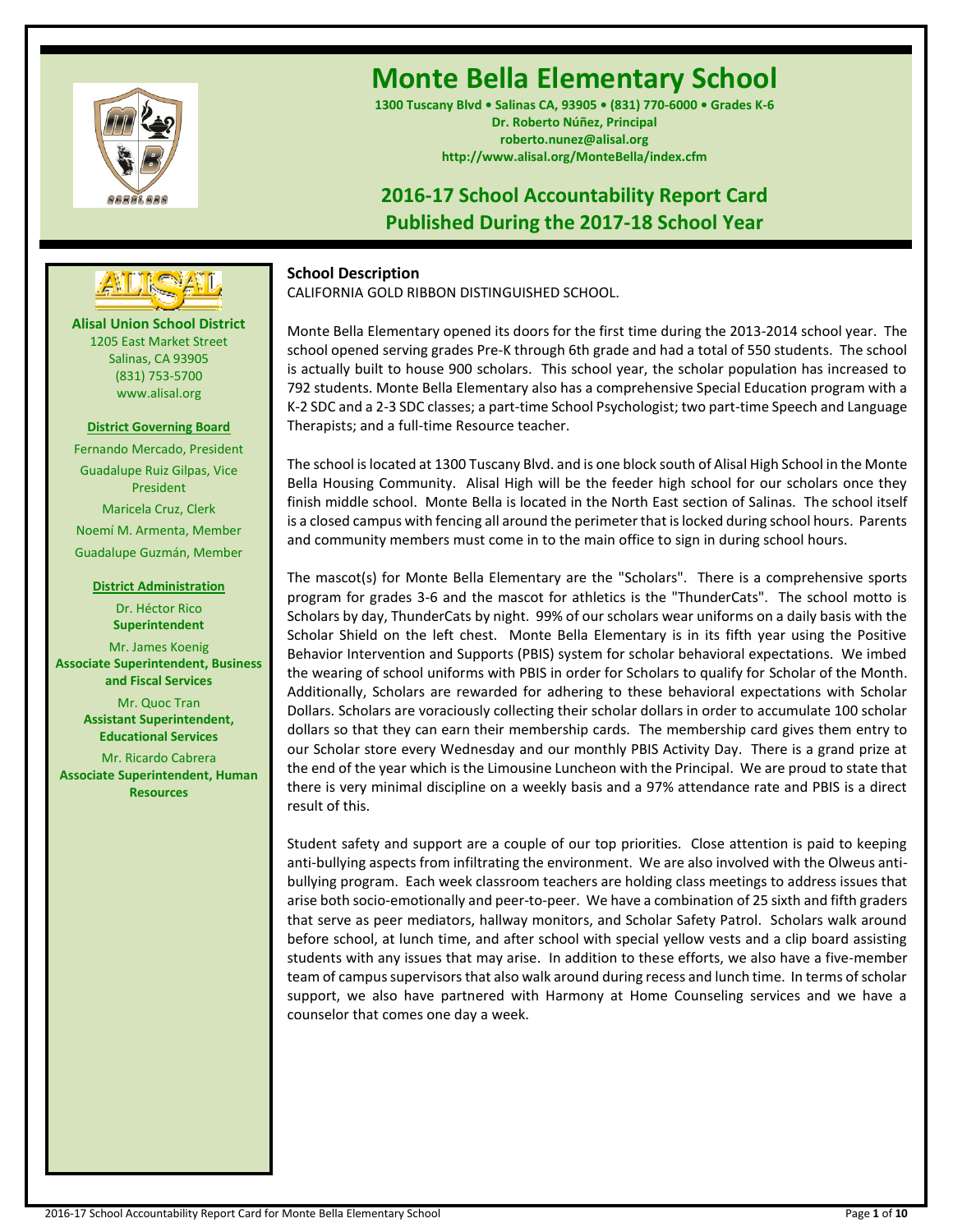Monte Bella Elementary truly is a 21st Century school. The school was formulated to emphasize Math, Science, and Technology. Technology is the main emphasis. Firstly, every classroom has surround sound speakers and every teacher uses a lapel microphone. There is an ELMO projector and every teacher is issued a lap top computer and an iPad tablet. The school has WIFI throughout and every teacher and scholar has immediate connectivity once they get onto campus. Second, we are the very first and only public elementary school in our county to give every Scholar (K-6) a one-to-one iPad. Every parent is required to attend the Parent Technology Use meeting before their son/daughter can be issued their iPad. We had 100% attendance for this meeting. Lastly, teachers are going through an extensive Technology Professional Development program so that they can minimally get to the point where they can "Flip the Classroom". Coupled with the work that our district is doing with implementing the Common Core State Standards (CCSS), teachers and scholars are producing incredible work. Teachers have been training our scholars on Listening and Speaking skills, Text Based Questioning and Close Reading fundamentals as our entry points into CCSS. In mathematics, our emphasis has been on Reversibility and Flexibility. Furthermore, teachers have been going through extensive training in learning the Engage NY curriculum in both English Language Arts and Mathematics. Lastly, due to this extensive work, Monte Bella Elementary School was awarded the California Gold Ribbon Distinguished School Award for being a model and innovative program in the area of School Culture and Technology during the 2015-16 school year.

This school year is very exciting for our school and district because we have also created a focus of transitioning from a traditional bilingual program to a Dual Immersion (D.I.) program beginning in Kindergarten. This means that we will be phasing out our traditional program and go completely D.I. We have added two D.I. kinder classes and the program is off to a great start. We will be putting maximum effort to build a solid and quality D.I. program that can be as high quality as our technology program.

Demographics. In terms of significant subgroups, the scholar population is as follows: Latino - 95%; Caucasian - 2%; Asian - 1%; Other - 1%. Our Socioeconomically disadvantaged population is 87%; our English Language Learner population is 70%; our Students with Disability population is 11%; and our Migrant population is 10%.

## **About the SARC**

By February 1 of each year, every school in California is required by state law to publish a School Accountability Report Card (SARC). The SARC contains information about the condition and performance of each California public school. Under the Local Control Funding Formula (LCFF) all local educational agencies (LEAs) are required to prepare a Local Control and Accountability Plan (LCAP), which describes how they intend to meet annual school-specific goals for all pupils, with specific activities to address state and local priorities. Additionally, data reported in an LCAP is to be consistent with data reported in the SARC.

- For more information about SARC requirements, see the California Department of Education (CDE) SARC Web page at http://www.cde.ca.gov/ta/ac/sa/.
- For more information about the LCFF or LCAP, see the CDE LCFF Web page at http://www.cde.ca.gov/fg/aa/lc/.
- For additional information about the school, parents/guardians and community members should contact the school principal or the district office.

| 2016-17 Student Enrollment by Grade Level |                           |  |  |
|-------------------------------------------|---------------------------|--|--|
| <b>Grade Level</b>                        | <b>Number of Students</b> |  |  |
| Kindergarten                              | 158                       |  |  |
| Grade 1                                   | 100                       |  |  |
| Grade 2                                   | 99                        |  |  |
| Grade 3                                   | 103                       |  |  |
| Grade 4                                   | 90                        |  |  |
| Grade 5                                   | 101                       |  |  |
| Grade 6                                   | 73                        |  |  |
| <b>Total Enrollment</b>                   | 724                       |  |  |

| 2016-17 Student Enrollment by Group        |                                    |  |  |  |  |
|--------------------------------------------|------------------------------------|--|--|--|--|
| <b>Group</b>                               | <b>Percent of Total Enrollment</b> |  |  |  |  |
| <b>Black or African American</b>           | 0.4                                |  |  |  |  |
| American Indian or Alaska Native           | O                                  |  |  |  |  |
| Asian                                      | 1.8                                |  |  |  |  |
| <b>Filipino</b>                            | 0.3                                |  |  |  |  |
| <b>Hispanic or Latino</b>                  | 94.6                               |  |  |  |  |
| <b>Native Hawaiian or Pacific Islander</b> | ŋ                                  |  |  |  |  |
| White                                      | 1.2                                |  |  |  |  |
| <b>Two or More Races</b>                   | 0.3                                |  |  |  |  |
| Socioeconomically Disadvantaged            | 88.1                               |  |  |  |  |
| <b>English Learners</b>                    | 61.9                               |  |  |  |  |
| <b>Students with Disabilities</b>          | 11.6                               |  |  |  |  |
| <b>Foster Youth</b>                        | 0.1                                |  |  |  |  |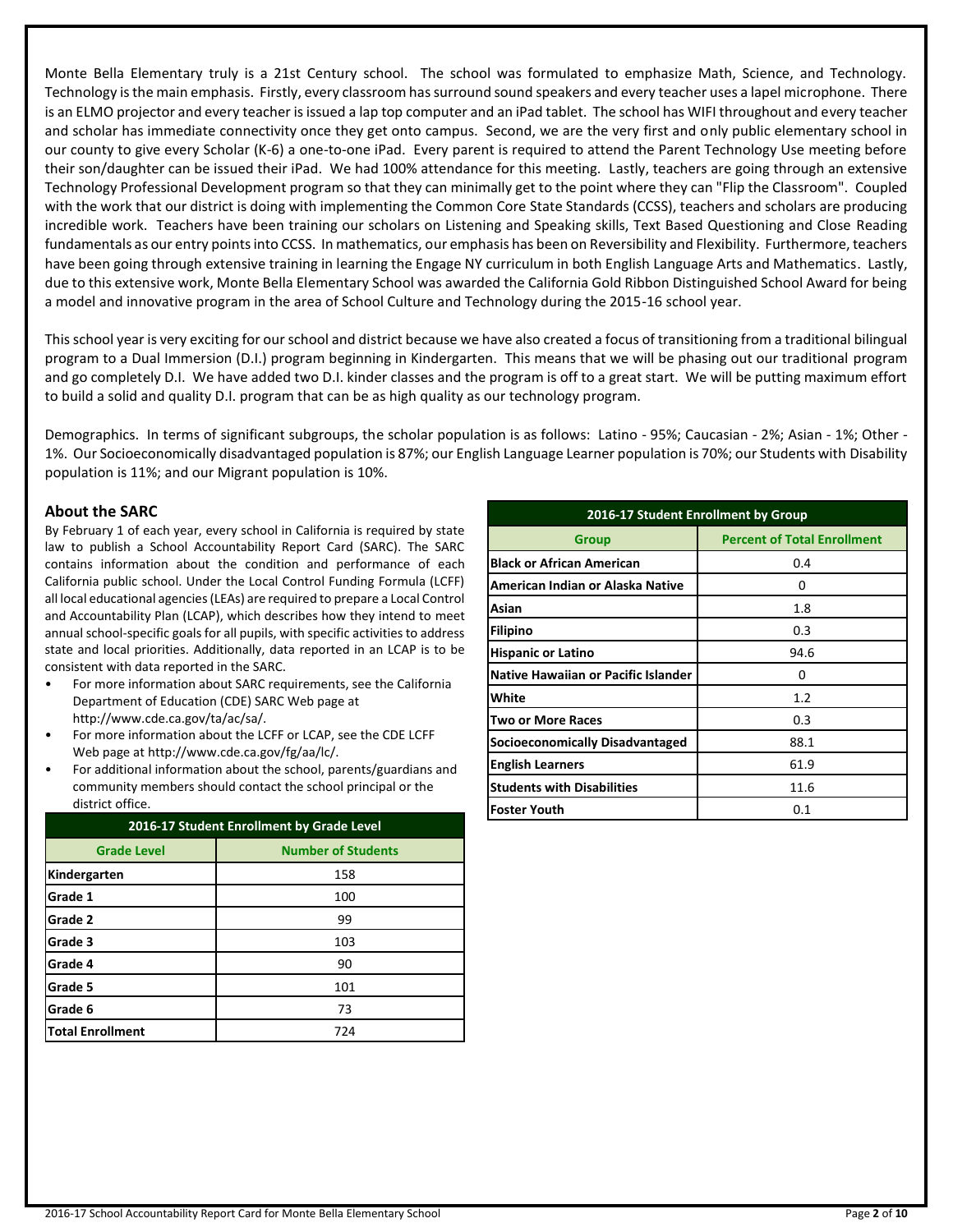# **A. Conditions of Learning**

#### **State Priority: Basic**

The SARC provides the following information relevant to the State priority: Basic (Priority 1):

- Degree to which teachers are appropriately assigned and fully credentialed in the subject area and for the pupils they are teaching;
- Pupils have access to standards-aligned instructional materials; and
- School facilities are maintained in good repair.

| <b>Teacher Credentials</b>                         |           |           |           |  |  |  |  |
|----------------------------------------------------|-----------|-----------|-----------|--|--|--|--|
| <b>Monte Bella Elementary School</b>               | $15 - 16$ | $16 - 17$ | $17 - 18$ |  |  |  |  |
| With Full Credential                               | 22        | 26        | 29        |  |  |  |  |
| Without Full Credential                            |           |           |           |  |  |  |  |
| <b>Teaching Outside Subject Area of Competence</b> |           |           |           |  |  |  |  |
| <b>Alisal Union School District</b>                | $15 - 16$ | $16 - 17$ | $17 - 18$ |  |  |  |  |
| With Full Credential                               |           |           | 334       |  |  |  |  |
| Without Full Credential                            |           |           | 61        |  |  |  |  |
| <b>Teaching Outside Subject Area of Competence</b> |           |           |           |  |  |  |  |

| Teacher Misassignments and Vacant Teacher Positions at this School        |  |  |  |  |  |  |  |
|---------------------------------------------------------------------------|--|--|--|--|--|--|--|
| <b>Monte Bella Elementary School</b><br>$17 - 18$<br>$16-17$<br>$15 - 16$ |  |  |  |  |  |  |  |
| <b>Teachers of English Learners</b>                                       |  |  |  |  |  |  |  |
| <b>Total Teacher Misassignments</b>                                       |  |  |  |  |  |  |  |
| <b>Vacant Teacher Positions</b>                                           |  |  |  |  |  |  |  |

\* "Misassignments" refers to the number of positions filled by teachers who lack legal authorization to teach that grade level, subject area, student group, etc. Total Teacher Misassignments includes the number of Misassignments of Teachers of English Learners.

#### **Quality, Currency, Availability of Textbooks and Instructional Materials (School Year 2017-18)**

In order to support classroom professionals in teaching the Language Arts and Math Common Core State Standards, Engage NY curriculum, in both content areas was recommended and adopted as district curriculum. Both Engage NY Language Arts and Math were piloted and feedback from teachers attested to the ability of these common core resources to meet the requirements of the new common core state standards (CCSS).

In Language Arts:

K-1-2-3 Wonders is used to teacher all Language Arts standards.

4-6 used Engage NY solely to teach all Language Arts standards.

In Math:

At K-6, teachers used both the adopted Everyday Math curriculum and Engage NY Math, selecting one as their primary resource and the other as a secondary resource.

Bilingual Transference classrooms were able to use the Engage NY Math because student materials became available.

| <b>Textbooks and Instructional Materials</b><br>Year and month in which data were collected: 2014                                                                             |                                                               |      |  |  |  |  |  |
|-------------------------------------------------------------------------------------------------------------------------------------------------------------------------------|---------------------------------------------------------------|------|--|--|--|--|--|
| <b>Core Curriculum Area</b>                                                                                                                                                   | <b>Textbooks and Instructional Materials/Year of Adoption</b> |      |  |  |  |  |  |
| <b>Reading/Language Arts</b><br>McMillan / McGraw-Hill, Wonders-Adopted 2017<br>Engage New York Language Arts- Adopted 2014<br>McMillan / McGraw-Hill, Treasures-Adopted 2010 |                                                               |      |  |  |  |  |  |
|                                                                                                                                                                               | The textbooks listed are from most recent adoption:           | Yes. |  |  |  |  |  |
|                                                                                                                                                                               | Percent of students lacking their own assigned textbook: 0    |      |  |  |  |  |  |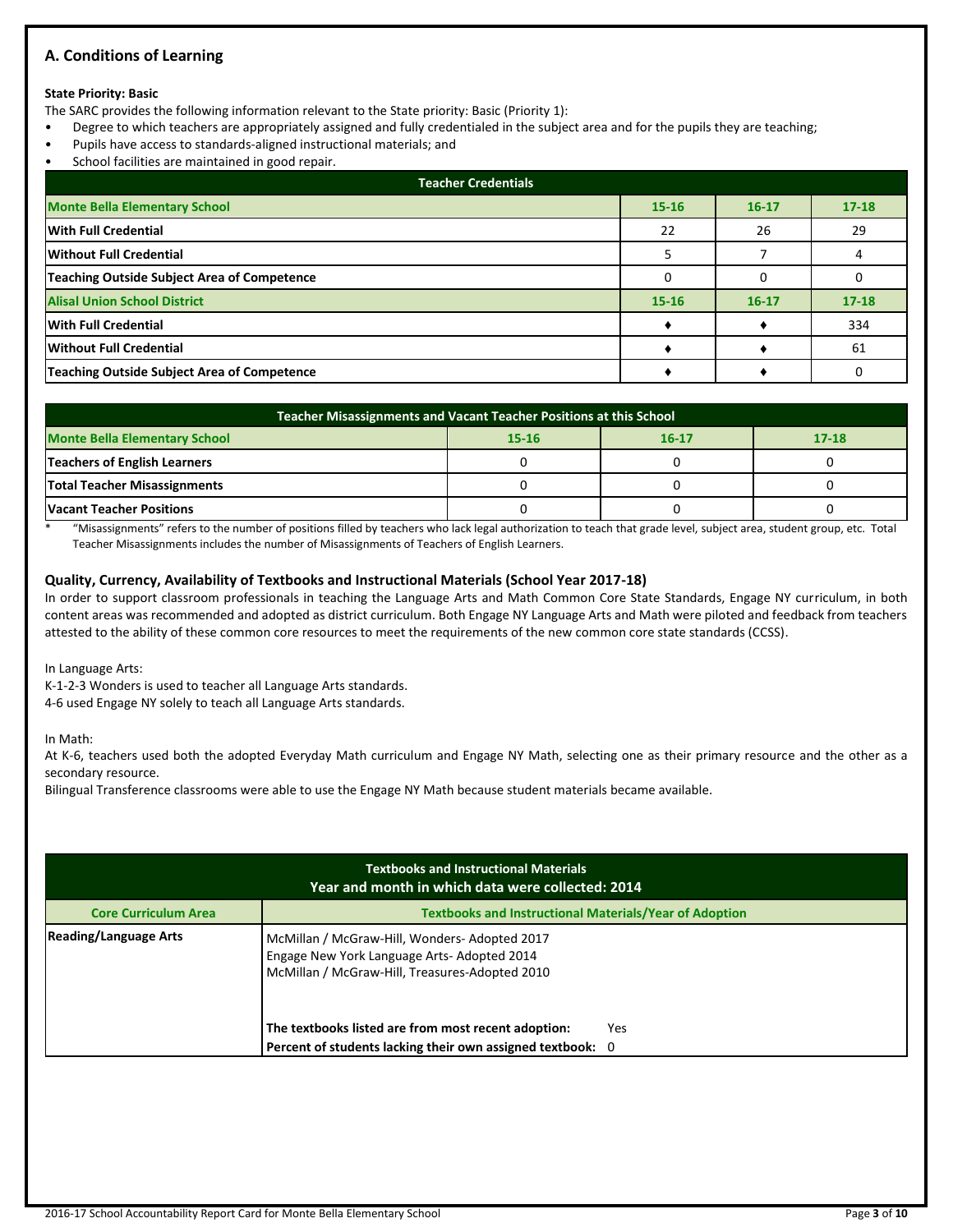| <b>Textbooks and Instructional Materials</b><br>Year and month in which data were collected: 2014 |                                                                                              |     |  |  |  |  |  |
|---------------------------------------------------------------------------------------------------|----------------------------------------------------------------------------------------------|-----|--|--|--|--|--|
| <b>Core Curriculum Area</b>                                                                       | <b>Textbooks and Instructional Materials/Year of Adoption</b>                                |     |  |  |  |  |  |
| <b>Mathematics</b>                                                                                | Engage New York Math- Adopted 2014<br>McMillan / McGraw-Hill,<br>Every Day Math-Adopted 2012 |     |  |  |  |  |  |
|                                                                                                   | The textbooks listed are from most recent adoption:                                          | Yes |  |  |  |  |  |
|                                                                                                   | Percent of students lacking their own assigned textbook: 0                                   |     |  |  |  |  |  |
| <b>Science</b>                                                                                    | Delta Foss- (Kinder-5th grades) - Adopted 2007<br>McGraw-Hill- (6th grade) - Adopted 2006    |     |  |  |  |  |  |
|                                                                                                   | The textbooks listed are from most recent adoption:                                          | Yes |  |  |  |  |  |
|                                                                                                   | Percent of students lacking their own assigned textbook:                                     | 0   |  |  |  |  |  |
| <b>History-Social Science</b>                                                                     | McGraw-Hill, Vistas-Adopted 2006                                                             |     |  |  |  |  |  |
|                                                                                                   | The textbooks listed are from most recent adoption:                                          | Yes |  |  |  |  |  |
|                                                                                                   | Percent of students lacking their own assigned textbook: 0                                   |     |  |  |  |  |  |
| <b>Foreign Language</b>                                                                           | Not applicable                                                                               |     |  |  |  |  |  |
|                                                                                                   | The textbooks listed are from most recent adoption:                                          | No  |  |  |  |  |  |
|                                                                                                   | Percent of students lacking their own assigned textbook: 0                                   |     |  |  |  |  |  |
| <b>Health</b>                                                                                     | Not applicable                                                                               |     |  |  |  |  |  |
|                                                                                                   | The textbooks listed are from most recent adoption:                                          | No  |  |  |  |  |  |
|                                                                                                   | Percent of students lacking their own assigned textbook:                                     | 0   |  |  |  |  |  |
| <b>Visual and Performing Arts</b>                                                                 | Not applicable                                                                               |     |  |  |  |  |  |
|                                                                                                   | The textbooks listed are from most recent adoption:                                          | No  |  |  |  |  |  |
|                                                                                                   | Percent of students lacking their own assigned textbook: 0                                   |     |  |  |  |  |  |
| <b>Science Laboratory Equipment</b>                                                               | N/A                                                                                          |     |  |  |  |  |  |
|                                                                                                   | The textbooks listed are from most recent adoption:                                          | N/A |  |  |  |  |  |
|                                                                                                   | Percent of students lacking their own assigned textbook: 0                                   |     |  |  |  |  |  |

Note: Cells with N/A values do not require data.

# **School Facility Conditions and Planned Improvements (Most Recent Year)**

Monte Bella Elementary is in it's fifth year of existence. The school serves grades Pre-K through 6th grade and has a total of 792 students. The school is actually built to house 900 scholars comfortably. This school year, every classroom is being utilized to serve students accept for one. We have our instructional coach utilizing that classroom. The school is a closed campus with fencing all around the perimeter that is locked during school hours.

Monte Bella Elementary is truly a state of the art 21st Century facility. The school was formulated to emphasize Math, Science, and Technology. Technology is the main emphasis. Firstly, every classroom has surround sound speakers and every teacher uses a lapel microphone. There is an ELMO projector and every teacher is issued a lap top computer and an iPad tablet. The school has internet infrastructure set for the next 10 years. It has WIFI throughout the campus and every teacher and scholar has immediate connectivity once they get onto campus.

| <b>School Facility Good Repair Status (Most Recent Year)</b><br>Year and month in which data were collected: August, 2017 |      |                      |      |                                |  |  |
|---------------------------------------------------------------------------------------------------------------------------|------|----------------------|------|--------------------------------|--|--|
|                                                                                                                           |      | <b>Repair Status</b> |      | <b>Repair Needed and</b>       |  |  |
| <b>System Inspected</b>                                                                                                   | Good | <b>Fair</b>          | Poor | <b>Action Taken or Planned</b> |  |  |
| Systems:<br>Gas Leaks, Mechanical/HVAC, Sewer                                                                             | Χ    |                      |      |                                |  |  |
| Interior:<br><b>Interior Surfaces</b>                                                                                     | x    |                      |      |                                |  |  |
| <b>Cleanliness:</b><br>Overall Cleanliness, Pest/ Vermin Infestation                                                      | x    |                      |      |                                |  |  |
| Electrical:<br>Electrical                                                                                                 | x    |                      |      |                                |  |  |
| <b>Restrooms/Fountains:</b><br>Restrooms, Sinks/ Fountains                                                                | Χ    |                      |      |                                |  |  |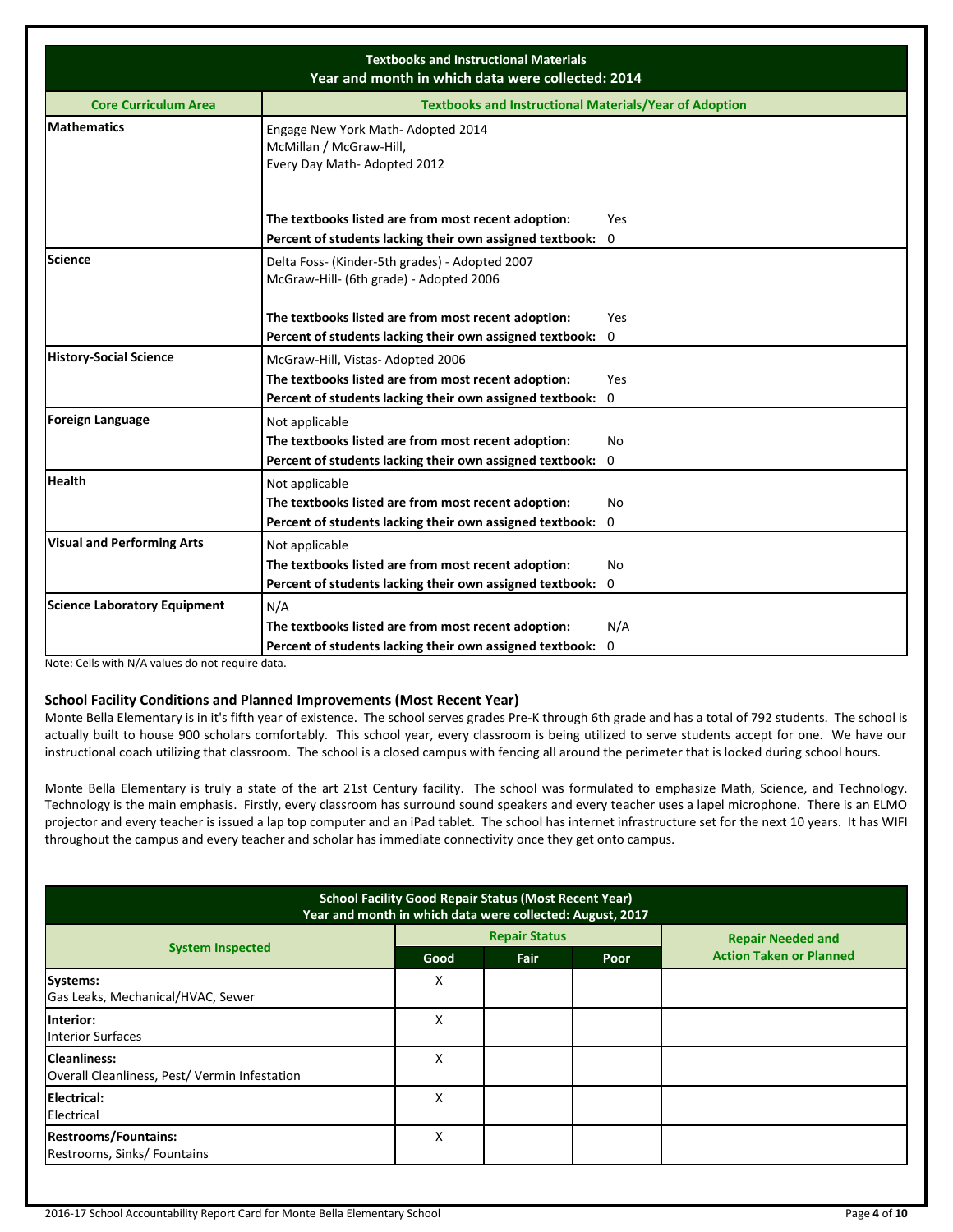| <b>School Facility Good Repair Status (Most Recent Year)</b><br>Year and month in which data were collected: August, 2017 |                  |      |                      |      |                                |  |  |
|---------------------------------------------------------------------------------------------------------------------------|------------------|------|----------------------|------|--------------------------------|--|--|
|                                                                                                                           |                  |      | <b>Repair Status</b> |      | <b>Repair Needed and</b>       |  |  |
| <b>System Inspected</b>                                                                                                   | Good             |      | <b>Fair</b>          | Poor | <b>Action Taken or Planned</b> |  |  |
| Safety:<br>Fire Safety, Hazardous Materials                                                                               | Χ                |      |                      |      |                                |  |  |
| Structural:<br>Structural Damage, Roofs                                                                                   | x                |      |                      |      |                                |  |  |
| External:<br>Playground/School Grounds, Windows/Doors/Gates/Fences                                                        | х                |      |                      |      |                                |  |  |
| <b>Overall Rating</b>                                                                                                     | <b>Exemplary</b> | Good | Fair                 | Poor |                                |  |  |
|                                                                                                                           | X                |      |                      |      |                                |  |  |

# **B. Pupil Outcomes**

#### **State Priority: Pupil Achievement**

The SARC provides the following information relevant to the State priority: Pupil Achievement (Priority 4):

- Statewide assessments (i.e., California Assessment of Student Performance and Progress [CAASPP] System, which includes the Smarter Balanced Summative Assessments for students in the general education population and the California Alternate Assessments [CAAs] for English language arts/literacy [ELA] and mathematics given in grades three through eight and grade eleven. The CAAs have replaced the California Alternate Performance Assessment [CAPA] for ELA and mathematics, which were eliminated in 2015. Only eligible students may participate in the administration of the CAAs. CAA items are aligned with alternate achievement standards, which are linked with the Common Core State Standards [CCSS] for students with significant cognitive disabilities); and
- The percentage of students who have successfully completed courses that satisfy the requirements for entrance to the University of California and the California State University, or career technical education sequences or programs of study

| 2016-17 CAASPP Results for All Students |                                                                                         |         |                 |           |              |         |  |  |
|-----------------------------------------|-----------------------------------------------------------------------------------------|---------|-----------------|-----------|--------------|---------|--|--|
|                                         | Percent of Students Meeting or Exceeding the State Standards<br>$2$ (grades 3-8 and 11) |         |                 |           |              |         |  |  |
| <b>Subject</b>                          | <b>School</b>                                                                           |         | <b>District</b> |           | <b>State</b> |         |  |  |
|                                         | 15-16                                                                                   | $16-17$ | $15 - 16$       | $16 - 17$ | $15 - 16$    | $16-17$ |  |  |
| IELA                                    | 20                                                                                      | 29      | 24              | 28        | 48           | 48      |  |  |
| Math                                    | 12                                                                                      | 17      | 18              | 21        | 36           | 37      |  |  |

Percentages are not calculated when the number of students tested is ten or less, either because the number of students in this category is too small for statistical accuracy or to protect student privacy.

| <b>CAASPP Test Results in Science for All Students</b>                                                     |               |           |                                 |    |       |           |  |
|------------------------------------------------------------------------------------------------------------|---------------|-----------|---------------------------------|----|-------|-----------|--|
| <b>Percent of Students Scoring at Proficient or Advanced</b><br>(meeting or exceeding the state standards) |               |           |                                 |    |       |           |  |
| <b>Subject</b>                                                                                             | <b>School</b> |           | <b>District</b><br><b>State</b> |    |       |           |  |
|                                                                                                            | 14-15         | $15 - 16$ | $15 - 16$<br>14-15              |    | 14-15 | $15 - 16$ |  |
| Science                                                                                                    | 33            | 44        | 31                              | 28 | 56    | 54        |  |

Note: Science test results include California Standards Tests (CSTs), California Modified Assessment (CMA), and California Alternate Performance Assessment (CAPA) in grades five, eight, and ten.

Note: Scores are not shown when the number of students tested is ten or less, either because the number of students in this category is too small for statistical accuracy or to protect student privacy.

Note: The 2016-17 data are not available. The California Department of Education is developing a new science assessment based on the Next Generation Science Standards for California Public Schools (CA NGSS). The new California Science Test (CAST) was piloted in spring 2017. The CST and CMA for Science will no longer be administered.

| Grade |                              | 2016-17 Percent of Students Meeting Fitness Standards |     |  |  |  |
|-------|------------------------------|-------------------------------------------------------|-----|--|--|--|
| Level | $5$ of 6<br>4 of 6<br>6 of 6 |                                                       |     |  |  |  |
|       | 16.8                         | 18.8                                                  | 7.9 |  |  |  |

Percentages are not calculated when the number of students tested is ten or less, either because the number of students in this category is too small for statistical accuracy or to protect student privacy.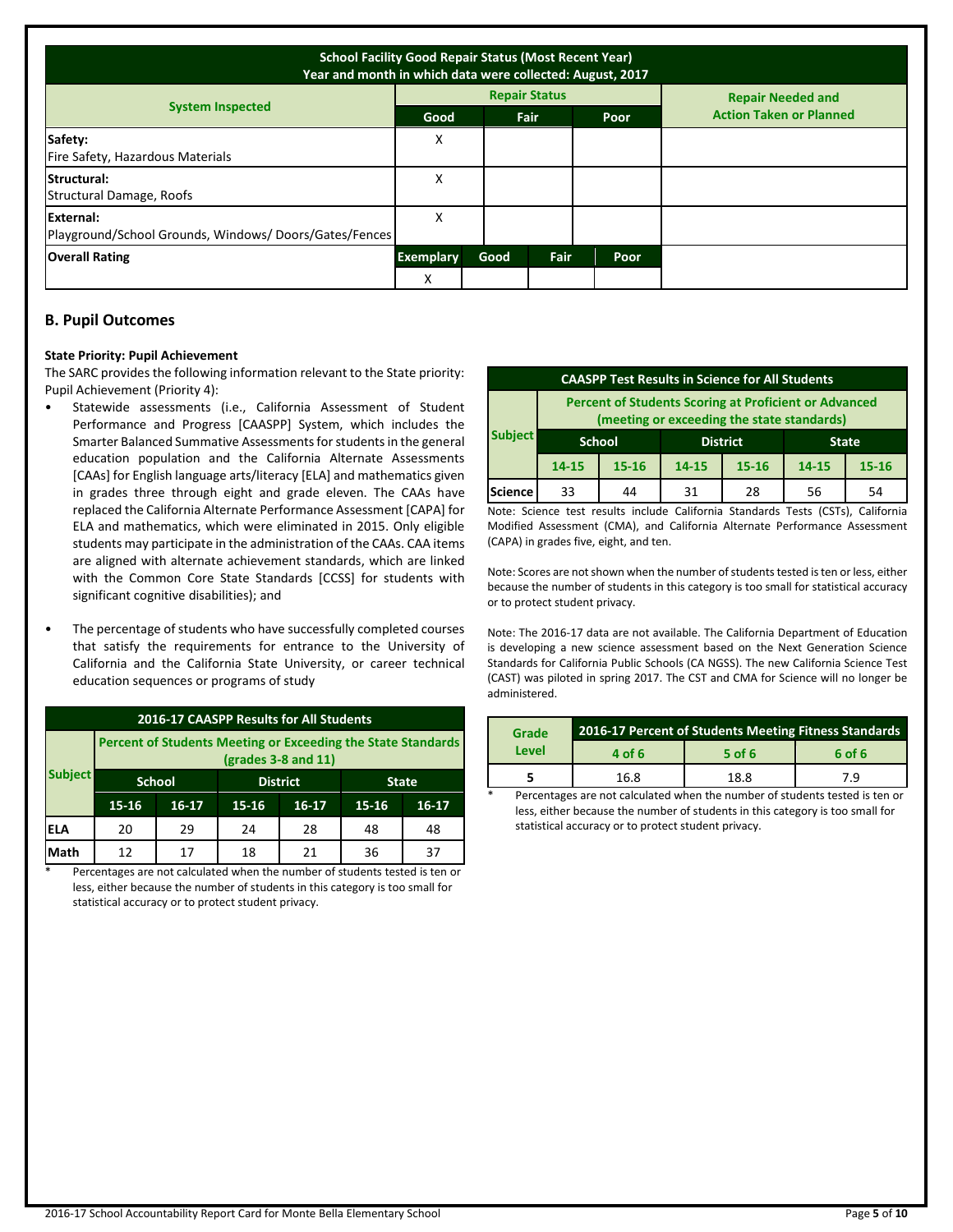| 2015-16 CAASPP Results by Student Group<br>Science (grades 5, 8, and 10) |                                                         |                   |                 |                               |  |  |  |  |
|--------------------------------------------------------------------------|---------------------------------------------------------|-------------------|-----------------|-------------------------------|--|--|--|--|
|                                                                          | <b>Number of Students</b><br><b>Percent of Students</b> |                   |                 |                               |  |  |  |  |
| <b>Group</b>                                                             | <b>Enrolled</b>                                         | with Valid Scores | w/ Valid Scores | <b>Proficient or Advanced</b> |  |  |  |  |
| <b>All Students</b>                                                      | 72                                                      | 72                | 100.0           | 44.4                          |  |  |  |  |
| <b>Male</b>                                                              | 38                                                      | 38                | 100.0           | 47.4                          |  |  |  |  |
| Female                                                                   | 34                                                      | 34                | 100.0           | 41.2                          |  |  |  |  |
| <b>Hispanic or Latino</b>                                                | 66                                                      | 66                | 100.0           | 43.9                          |  |  |  |  |
| <b>Socioeconomically Disadvantaged</b>                                   | 63                                                      | 63                | 100.0           | 44.4                          |  |  |  |  |
| <b>English Learners</b>                                                  | 40                                                      | 40                | 100.0           | 30.0                          |  |  |  |  |

\* Science test results include CSTs, CMA, and CAPA in grades five, eight, and ten. The "Proficient or Advanced" is calculated by taking the total number of students who scored at Proficient or Advanced on the science assessment divided by the total number of students with valid scores. Scores are not shown when the number of students tested is ten or less, either because the number of students in this category is too small for statistical accuracy or to protect student privacy.

| School Year 2016-17 CAASPP Assessment Results - English Language Arts (ELA)<br>Disaggregated by Student Groups, Grades Three through Eight and Eleven |                                                                     |                |                                 |                                          |  |  |
|-------------------------------------------------------------------------------------------------------------------------------------------------------|---------------------------------------------------------------------|----------------|---------------------------------|------------------------------------------|--|--|
| <b>Student Group</b>                                                                                                                                  | <b>Number</b><br><b>Total</b><br><b>Enrollment</b><br><b>Tested</b> |                | <b>Percent</b><br><b>Tested</b> | <b>Percent</b><br><b>Met or Exceeded</b> |  |  |
| <b>All Students</b>                                                                                                                                   | 367                                                                 | 366            | 99.73                           | 28.61                                    |  |  |
| Male                                                                                                                                                  | 194                                                                 | 194            | 100                             | 17.71                                    |  |  |
| Female                                                                                                                                                | 173                                                                 | 172            | 99.42                           | 40.76                                    |  |  |
| <b>Black or African American</b>                                                                                                                      | --                                                                  | $-$            | --                              | --                                       |  |  |
| Asian                                                                                                                                                 | --<br>--                                                            |                | --                              | $\hspace{0.05cm}$ – $\hspace{0.05cm}$    |  |  |
| <b>Filipino</b>                                                                                                                                       | $-$                                                                 | $-$            | --                              | $-$                                      |  |  |
| <b>Hispanic or Latino</b>                                                                                                                             | 349                                                                 | 348            | 99.71                           | 27.53                                    |  |  |
| White                                                                                                                                                 | $-$                                                                 | $\overline{a}$ | --                              | $\sim$                                   |  |  |
| <b>Two or More Races</b>                                                                                                                              | --                                                                  |                | --                              |                                          |  |  |
| <b>Socioeconomically Disadvantaged</b>                                                                                                                | 323                                                                 | 322            | 99.69                           | 25.08                                    |  |  |
| <b>English Learners</b>                                                                                                                               | 283                                                                 | 282            | 99.65                           | 24.61                                    |  |  |
| <b>Students with Disabilities</b>                                                                                                                     | 41                                                                  | 41             | 100                             | 2.7                                      |  |  |
| <b>Students Receiving Migrant Education Services</b>                                                                                                  | 16                                                                  | 16             | 100                             | 21.43                                    |  |  |
| <b>Foster Youth</b>                                                                                                                                   | $-$                                                                 | --             | --                              | --                                       |  |  |

Note: ELA test results include the Smarter Balanced Summative Assessment and the CAA. The "Percent Met or Exceeded" is calculated by taking the total number of students who met or exceeded the standard on the Smarter Balanced Summative Assessment plus the total number of students who met the standard (i.e., achieved Level 3–Alternate) on the CAAs divided by the total number of students who participated in both assessments.

Note: Double dashes (--) appear in the table when the number of students is ten or less, either because the number of students in this category is too small for statistical accuracy or to protect student privacy.

Note: The number of students tested includes all students who participated in the test whether they received a score or not; however, the number of students tested is not the number that was used to calculate the achievement level percentages. The achievement level percentages are calculated using only students who received scores.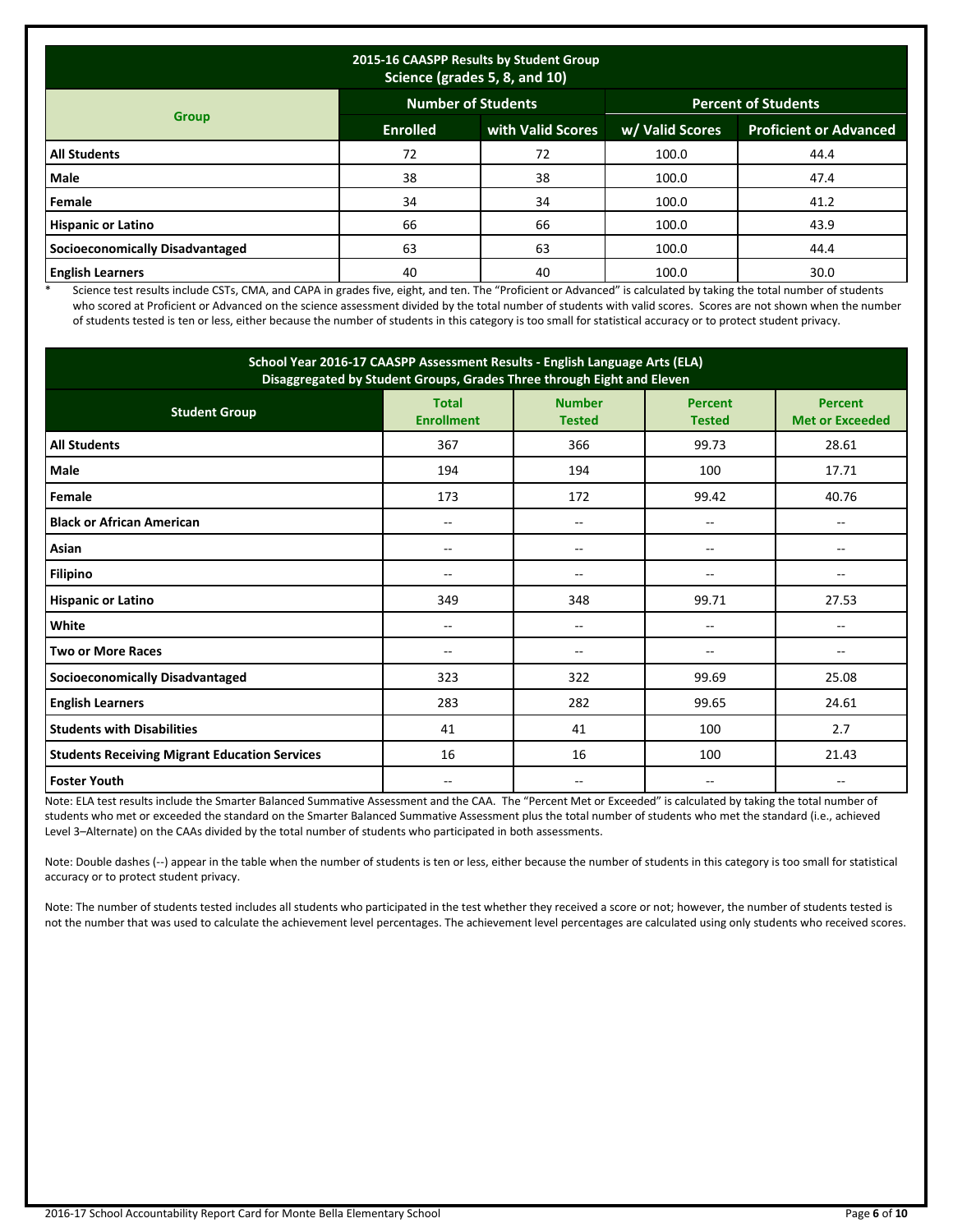| School Year 2016-17 CAASPP Assessment Results - Mathematics<br>Disaggregated by Student Groups, Grades Three through Eight and Eleven |                                   |                                |                                 |                                          |  |  |
|---------------------------------------------------------------------------------------------------------------------------------------|-----------------------------------|--------------------------------|---------------------------------|------------------------------------------|--|--|
| <b>Student Group</b>                                                                                                                  | <b>Total</b><br><b>Enrollment</b> | <b>Number</b><br><b>Tested</b> | <b>Percent</b><br><b>Tested</b> | <b>Percent</b><br><b>Met or Exceeded</b> |  |  |
| <b>All Students</b>                                                                                                                   | 367                               | 366                            | 99.73                           | 16.72                                    |  |  |
| <b>Male</b>                                                                                                                           | 194                               | 194                            | 100                             | 12.29                                    |  |  |
| Female                                                                                                                                | 173                               | 172                            | 99.42                           | 21.6                                     |  |  |
| <b>Black or African American</b>                                                                                                      | --                                | --                             | --                              | $\overline{\phantom{a}}$                 |  |  |
| Asian                                                                                                                                 | $- -$                             | $- -$                          | --                              | $\overline{\phantom{a}}$                 |  |  |
| <b>Filipino</b>                                                                                                                       | --                                | --                             | $-$                             | --                                       |  |  |
| <b>Hispanic or Latino</b>                                                                                                             | 349                               | 348                            | 99.71                           | 15.38                                    |  |  |
| White                                                                                                                                 | $- -$                             | $-$                            | --                              | --                                       |  |  |
| <b>Two or More Races</b>                                                                                                              | --                                | --                             | --                              | $\overline{\phantom{m}}$                 |  |  |
| <b>Socioeconomically Disadvantaged</b>                                                                                                | 323                               | 322                            | 99.69                           | 13.62                                    |  |  |
| <b>English Learners</b>                                                                                                               | 283                               | 282                            | 99.65                           | 14.07                                    |  |  |
| <b>Students with Disabilities</b>                                                                                                     | 41                                | 41                             | 100                             | 2.63                                     |  |  |
| <b>Students Receiving Migrant Education Services</b>                                                                                  | 16                                | 16                             | 100                             | 14.29                                    |  |  |
| <b>Foster Youth</b>                                                                                                                   | --                                | --                             | --                              | --                                       |  |  |

Note: Mathematics test results include the Smarter Balanced Summative Assessment and the CAA. The "Percent Met or Exceeded" is calculated by taking the total number of students who met or exceeded the standard on the Smarter Balanced Summative Assessment plus the total number of students who met the standard (i.e., achieved Level 3–Alternate) on the CAAs divided by the total number of students who participated in both assessments.

Note: Double dashes (--) appear in the table when the number of students is ten or less, either because the number of students in this category is too small for statistical accuracy or to protect student privacy.

Note: The number of students tested includes all students who participated in the test whether they received a score or not; however, the number of students tested is not the number that was used to calculate the achievement level percentages. The achievement level percentages are calculated using only students who received scores.

# **C. Engagement**

#### **State Priority: Parental Involvement**

- The SARC provides the following information relevant to the State priority: Parental Involvement (Priority 3):
- Efforts the school district makes to seek parent input in making decisions for the school district and each schoolsite.

#### **Opportunities for Parental Involvement (School Year 2017-18)**

A major aspect to infuse in our school culture in order to make Monte Bella Elementary a high performing school is high parental involvement. There are many meetings that we must hold to meet compliance with state and federal regulations. Having parents attend this important parent meetings is critical to the academic success of the school. We ask all of our parents/guardians to make it a personal goal to at least pick one of the parent groups and attend those meetings at least once a month. Examples of parent participation opportunities include, but not limited to are: School Site Council, English Language Advisory Council, Parent Teacher Organization, District Advisory Council, Parent Teacher Conferences, Parent Technology Trainings, Family Reading and Mathematics Night, Field Trip Chaperoning, Classroom Volunteering, Technology Career Day, Winter Program, Talent Show, PBIS, and Athletics.

In order to create extrinsic motivation, the school has implemented a parent involvement passport program. Parents are encouraged to participate in several of the parent meetings as listed above and they receive a stamp after each meeting. Once a parent fills out the whole passport, they will then qualify for the end of the year incentives like school uniforms and school spirit wear. For all parent involvement opportunities, please do not hesitate to contact Dr. Roberto Núñez, Principal at (831) 770-6000.

#### **State Priority: School Climate**

The SARC provides the following information relevant to the State priority: School Climate (Priority 6):

- Pupil suspension rates;
- Pupil expulsion rates; and
- Other local measures on the sense of safety.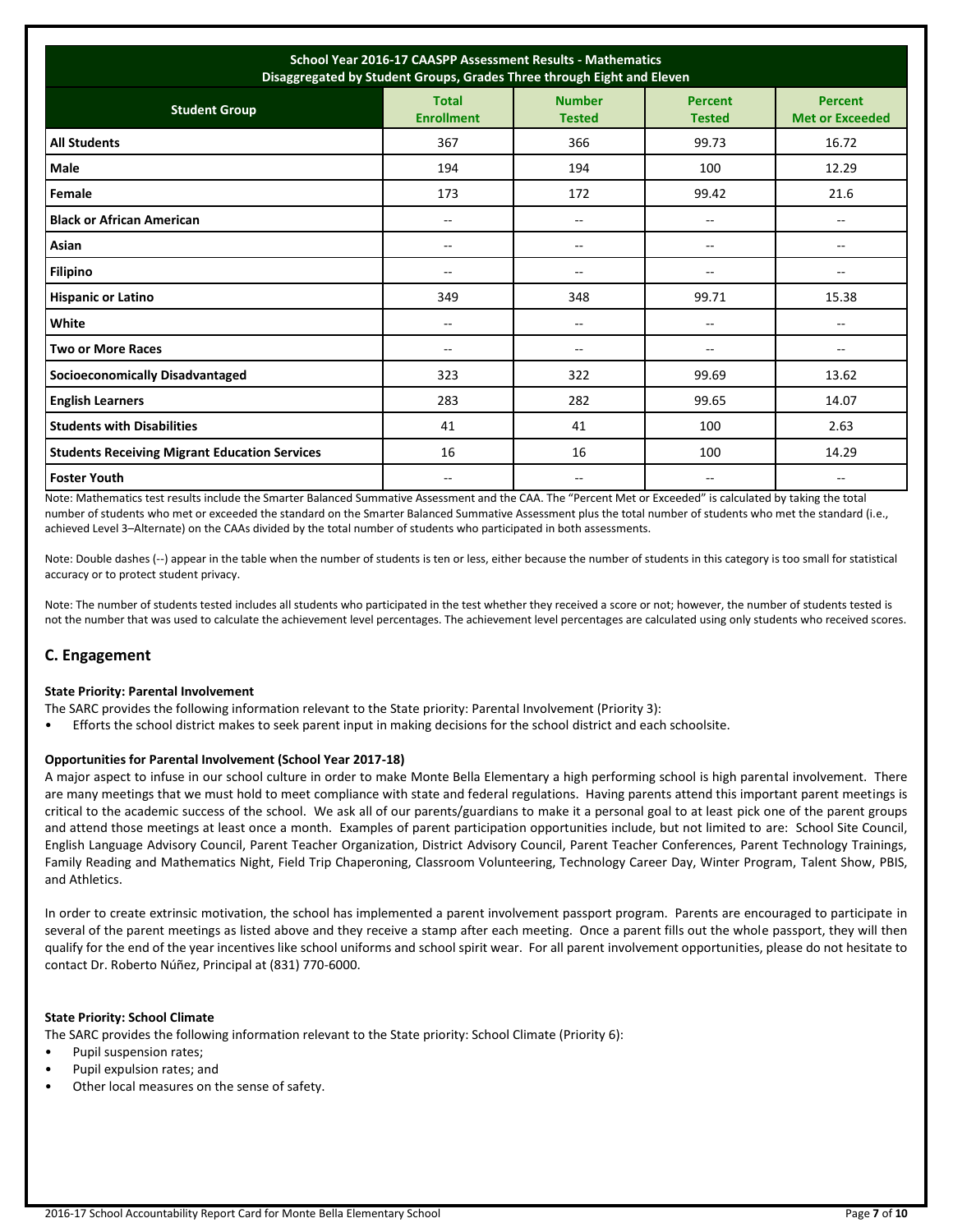#### **School Safety Plan**

As mentioned in section two, Monte Bella Elementary has always operated under that notion of student safety first. We have formulated a Safety Committee that consists of the school site administration, seven teachers, four parents, two campus supervisors, our lead custodian, our lead food service clerk, and one front office secretary. This group updates our school safety plan on a yearly basis and we take it to the School Site Council every January to get approved. The safety plan also places a huge emphasis on the Positive Behavior Intervention and Supports (PBIS) program. Everything from Ingress to Egress, walking to the cafeteria and library, field trips, etc., we have an established code of conduct core value expectations. These core values are being Respectful, Responsible, and Ready. We call this being a 3R Scholar. Along with PBIS, we also take not only our safety team but all of our teaching staff and we train them in the Olweus Anti-Bullying program. This program has really taken off for us and our parents really love the notion that we have brought in this program. In addition to these programs, we have also implemented the Playworks curriculum for organized "play" during recesses. This has brought down our negative student behavior issues completely. Lastly, we also have a flip chart that we have created for all staff on different type of emergency situations that may arise and how staff should conduct themselves in the case of these unforeseen events. Every month we practice a fire drill and in October and in the spring, we practice an earthquake drill. These drills are recorded on a chart in the main office that is placed for public display.

| <b>Suspensions and Expulsions</b> |         |         |         |  |  |
|-----------------------------------|---------|---------|---------|--|--|
| <b>School</b>                     | 2014-15 | 2015-16 | 2016-17 |  |  |
| <b>Suspensions Rate</b>           | 2.1     | 7.6     | 2.5     |  |  |
| <b>Expulsions Rate</b>            | 0.0     | 0.0     | 0.0     |  |  |
| <b>District</b>                   | 2014-15 | 2015-16 | 2016-17 |  |  |
| <b>Suspensions Rate</b>           | 1.1     | 1.0     | 0.5     |  |  |
| <b>Expulsions Rate</b>            | 0.0     | 0.0     | 0.0     |  |  |
| <b>State</b>                      | 2014-15 | 2015-16 | 2016-17 |  |  |
| <b>Suspensions Rate</b>           | 3.8     | 3.7     | 3.6     |  |  |
| <b>Expulsions Rate</b>            | 0.1     | 0.1     | 0.1     |  |  |

# **D. Other SARC Information**

The information in this section is required to be in the SARC but is not included in the state priorities for LCFF.

| 2017-18 Federal Intervention Program                |               |                 |  |  |
|-----------------------------------------------------|---------------|-----------------|--|--|
| <b>Indicator</b>                                    | <b>School</b> | <b>District</b> |  |  |
| <b>Program Improvement Status</b>                   | Not in PI     | In PI           |  |  |
| <b>First Year of Program Improvement</b>            | 2004-2005     |                 |  |  |
| Year in Program Improvement                         | Year 3        |                 |  |  |
| Number of Schools Currently in Program Improvement  | 8             |                 |  |  |
| Percent of Schools Currently in Program Improvement | 61.5          |                 |  |  |

#### **Academic Counselors and Other Support Staff at this School**

| <b>Number of Full-Time Equivalent (FTE)</b>                |    |  |  |  |
|------------------------------------------------------------|----|--|--|--|
| <b>Academic Counselor</b>                                  | O  |  |  |  |
| <b>Counselor (Social/Behavioral or Career Development)</b> |    |  |  |  |
| Library Media Teacher (Librarian)                          | 1  |  |  |  |
| Library Media Services Staff (Paraprofessional)            | .5 |  |  |  |
| Psychologist                                               | .5 |  |  |  |
| <b>Social Worker</b>                                       | O  |  |  |  |
| <b>Nurse</b>                                               | ŋ  |  |  |  |
| <b>Speech/Language/Hearing Specialist</b>                  | .5 |  |  |  |
| <b>Resource Specialist</b>                                 |    |  |  |  |
| Other                                                      |    |  |  |  |
| <b>Average Number of Students per Staff Member</b>         |    |  |  |  |
| <b>Academic Counselor</b>                                  |    |  |  |  |

One Full Time Equivalent (FTE) equals one staff member working full time; one FTE could also represent two staff members who each work 50 percent of full time.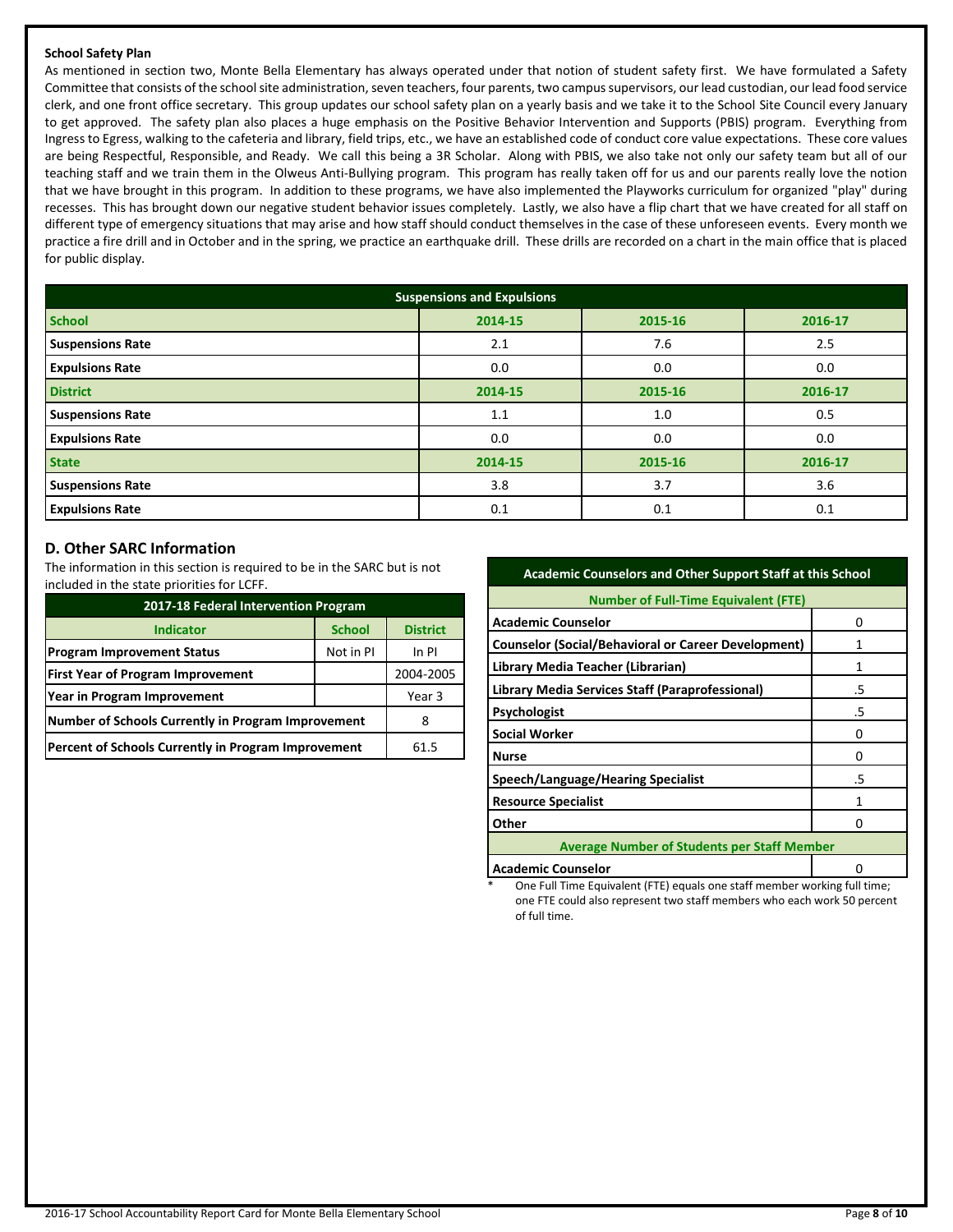| Average Class Size and Class Size Distribution (Elementary) |                              |                           |         |         |                   |                   |                |                |                         |   |                 |                |
|-------------------------------------------------------------|------------------------------|---------------------------|---------|---------|-------------------|-------------------|----------------|----------------|-------------------------|---|-----------------|----------------|
|                                                             | <b>Number of Classrooms*</b> |                           |         |         |                   |                   |                |                |                         |   |                 |                |
| Grade                                                       |                              | <b>Average Class Size</b> |         |         | $1 - 20$<br>21-32 |                   |                | $33+$          |                         |   |                 |                |
|                                                             | 2014-15                      | 2015-16                   | 2016-17 | 2014-15 |                   | 2015-16   2016-17 | 2014-15        |                | 2015-16 2016-17 2014-15 |   | 2015-16 2016-17 |                |
| К                                                           | 30                           | 22                        | 24      |         | 2                 |                   | 4              | 4              | 6                       |   |                 |                |
| 1                                                           | 21                           | 23                        | 24      | 3       | 1                 |                   | 1              | 3              | 4                       |   |                 |                |
| $\overline{2}$                                              | 22                           | 31                        | 24      | 1       |                   |                   | $\overline{2}$ | $\overline{2}$ | 4                       |   | $\mathbf{1}$    |                |
| 3                                                           | 27                           | 23                        | 23      |         | $\mathbf{1}$      |                   | 3              | $\overline{2}$ | 3                       |   |                 |                |
| 4                                                           | 26                           | 27                        | 25      | 1       | $\mathbf{1}$      | $\mathbf{1}$      | $\overline{2}$ | 1              | 3                       |   | $\mathbf{1}$    |                |
| 5                                                           | 33                           | 36                        | 34      |         |                   |                   |                |                |                         | 2 | $\overline{2}$  | 3              |
| 6                                                           | 30                           | 36                        | 37      |         |                   |                   | $\overline{2}$ |                |                         |   | $\overline{2}$  | $\overline{2}$ |
| Other                                                       | 9                            | 32                        | 26      | 1       |                   |                   |                | 1              | 1                       |   |                 |                |

Number of classes indicates how many classes fall into each size category (a range of total students per class).

#### **Professional Development provided for Teachers**

The major areas of professional development for teachers in 2017-2018 included the following:

- Common Core State Standards planning for instruction, learning and assessment in both ELA and Math with entry points focusing on RI-1 and Listening and Speaking in ELA and Reversibility and Flexibility in Math
- Training for planning and implementation for Engage New York English Language Arts Curriculum
- Training for planning and implementation of Engage New York Math Curriculum
- Step-Up-To-Writing training for school-wide writing implementation
- Bilingual Transference (for teachers facilitating Alternative Bilingual Education classes)
- Implementation and use of student iPads within the classroom
- 21st Century Innovative Educator Training
- Learning Management System (Google Classroom) training
- California STEM Symposium training
- CUE Powerful Learning National Conference
- Positive Behavior Supports and Intervention (PBIS)
- Olweus Anti-Bullying
- **Playworks**

Professional development was delivered through grade level sessions during regular work days with release time for classroom teachers.

Teachers were supported during implementation by district Educational Services department, school site administration, Academic Coach, and consultant Dr. Nelson.

| FY 2015-16 Teacher and Administrative Salaries                   |                                                                                           |                                                                         |  |  |  |
|------------------------------------------------------------------|-------------------------------------------------------------------------------------------|-------------------------------------------------------------------------|--|--|--|
| <b>Category</b>                                                  | <b>District</b><br><b>Amount</b>                                                          | <b>State Average for</b><br><b>Districts In Same</b><br><b>Category</b> |  |  |  |
| <b>Beginning Teacher Salary</b>                                  | \$41,752                                                                                  | \$48,678                                                                |  |  |  |
| <b>Mid-Range Teacher Salary</b>                                  | \$67,888                                                                                  | \$78,254                                                                |  |  |  |
| <b>Highest Teacher Salary</b>                                    | \$94,604                                                                                  | \$96,372                                                                |  |  |  |
| <b>Average Principal Salary (ES)</b>                             | \$114,725                                                                                 | \$122,364                                                               |  |  |  |
| <b>Average Principal Salary (MS)</b>                             |                                                                                           | \$125,958                                                               |  |  |  |
| <b>Average Principal Salary (HS)</b>                             |                                                                                           | \$126,758                                                               |  |  |  |
| <b>Superintendent Salary</b>                                     | \$190,800                                                                                 | \$212,818                                                               |  |  |  |
| <b>Percent of District Budget</b>                                |                                                                                           |                                                                         |  |  |  |
| <b>Teacher Salaries</b>                                          | 33%                                                                                       | 38%                                                                     |  |  |  |
| <b>Administrative Salaries</b><br>せっしょ はっしょうせい はけいてん しゅうしゅうしょうしょ | 5%<br>$\mathbf{a}$ is a contract of the set of $\mathbf{c}$ is a contract of $\mathbf{c}$ |                                                                         |  |  |  |

For detailed information on salaries, see the CDE Certificated Salaries & Benefits webpage a[t www.cde.ca.gov/ds/fd/cs/.](http://www.cde.ca.gov/ds/fd/cs/)

| FY 2015-16 Expenditures Per Pupil and School Site Teacher Salaries |                                                                          |      |         |          |  |  |
|--------------------------------------------------------------------|--------------------------------------------------------------------------|------|---------|----------|--|--|
|                                                                    | <b>Average</b><br><b>Teacher</b>                                         |      |         |          |  |  |
|                                                                    | <b>Level</b><br><b>Unrestricted</b><br><b>Restricted</b><br><b>Total</b> |      |         |          |  |  |
| <b>School Site</b>                                                 | \$6,156                                                                  | 0    | \$6,156 | NА       |  |  |
| <b>District</b>                                                    |                                                                          |      | \$5,459 | \$68,478 |  |  |
| <b>State</b>                                                       |                                                                          |      |         | \$78,363 |  |  |
|                                                                    | <b>Percent Difference: School Site/District</b>                          | 12.8 | NA.     |          |  |  |
| Percent Difference: School Site/ State<br>15.1                     |                                                                          |      |         |          |  |  |

Cells with  $\blacklozenge$  do not require data.